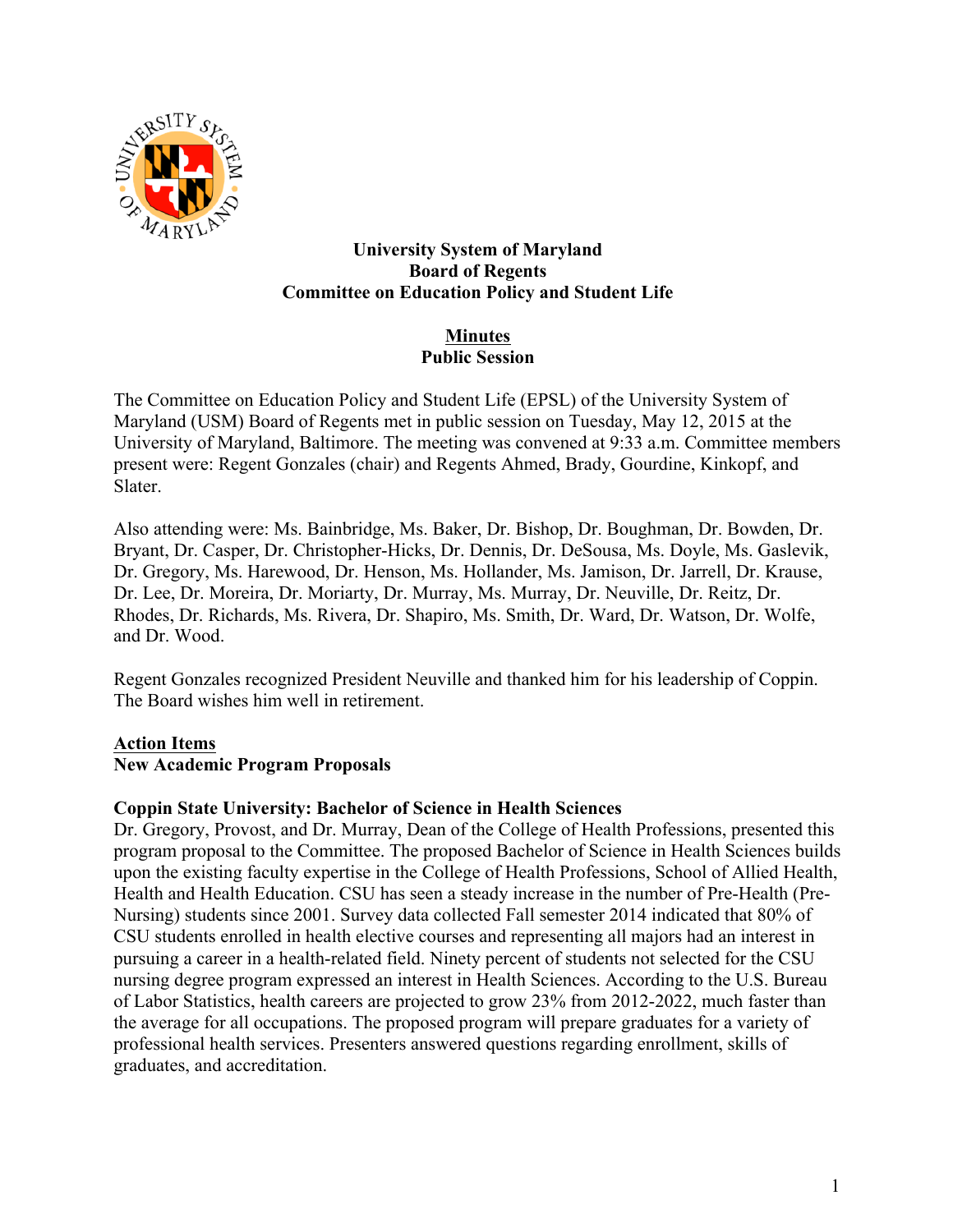The Chancellor recommends that the Committee on Education Policy and Student Life recommend that the Board of Regents approve the proposal from Coppin State University for the Bachelor of Science in Health Sciences. The motion was moved by Regent Gourdine, seconded by Regent Ahmed, and unanimously approved.

#### **University of Maryland, Baltimore County: Various Bachelors of Arts in Music**

Drs. Antonio Moreira, Vice Provost for Academic Affairs, Dr. Scott Casper, Dean of the College of Arts, Humanities, and Social Sciences, and Dr. E. Michael Richards, Chair of the Department of Music presented this program proposal to the Committee. The University of Maryland, Baltimore County bachelor's degree program in Music has recently undergone a review for accreditation by the National Association of Schools of Music (NASM). The program has been granted accreditation contingent upon the restructuring of the program and the eight areas of concentration currently offered to establish five distinct bachelor's degrees. The Association pointed to the need for this action to align with national models of comparable curriculum (balanced set of liberal arts courses combined with a rigorous music curriculum) and to clarify the nature of the program for prospective students, graduate schools, and employers.

The proposed degree programs require more than 120 credits, but students will be able to complete the requirements in four years. The additional credits are necessary to meet the standards set forth by the National Association of Schools of Music.

## *Bachelor of Arts in Jazz Studies*

The proposed Bachelor of Arts in Jazz Studies replaces the current concentration in Jazz Performance. No curricular changes will be needed, and enrollment is expected to remain at its current level of twenty-two students. In addition to standard courses in music, the faculty recognize the changing employment landscape and challenges for musicians and have developed curricular and non-curricular opportunities for students to address transitioning to life as an independent artist. Graduates can be employed as performing musicians and also work in small businesses in music-related areas. Approximately 50% of graduates from the program continue on to graduate school. This degree requires more than 120 credits, but students will be able to complete the requirements in four years. The additional credits are necessary to meet the standards set forth by NASM.

## *Bachelor of Arts in Music Composition*

The proposed Bachelor of Arts in Music Composition replaces the current concentration in Composition. No curricular changes will be needed, and enrollment is expected to remain at its current level of fourteen students. As is noted above, faculty have developed curricular and noncurricular opportunities for students to address transitioning to life as an independent artist.

## *Bachelor of Arts in Music Education*

The proposed Bachelor of Arts in Music Education (Instrumental, Choral) replaces two current concentrations in Instrumental and Choral Music. No curricular changes will be needed, and enrollment is expected to remain at its current level of thirty-nine students. The proposed program will provide training for students in community leadership and music education initiatives, including some in underserved communities. It currently supports outreach efforts through increasing university/community partnerships, including a one-week intensive summer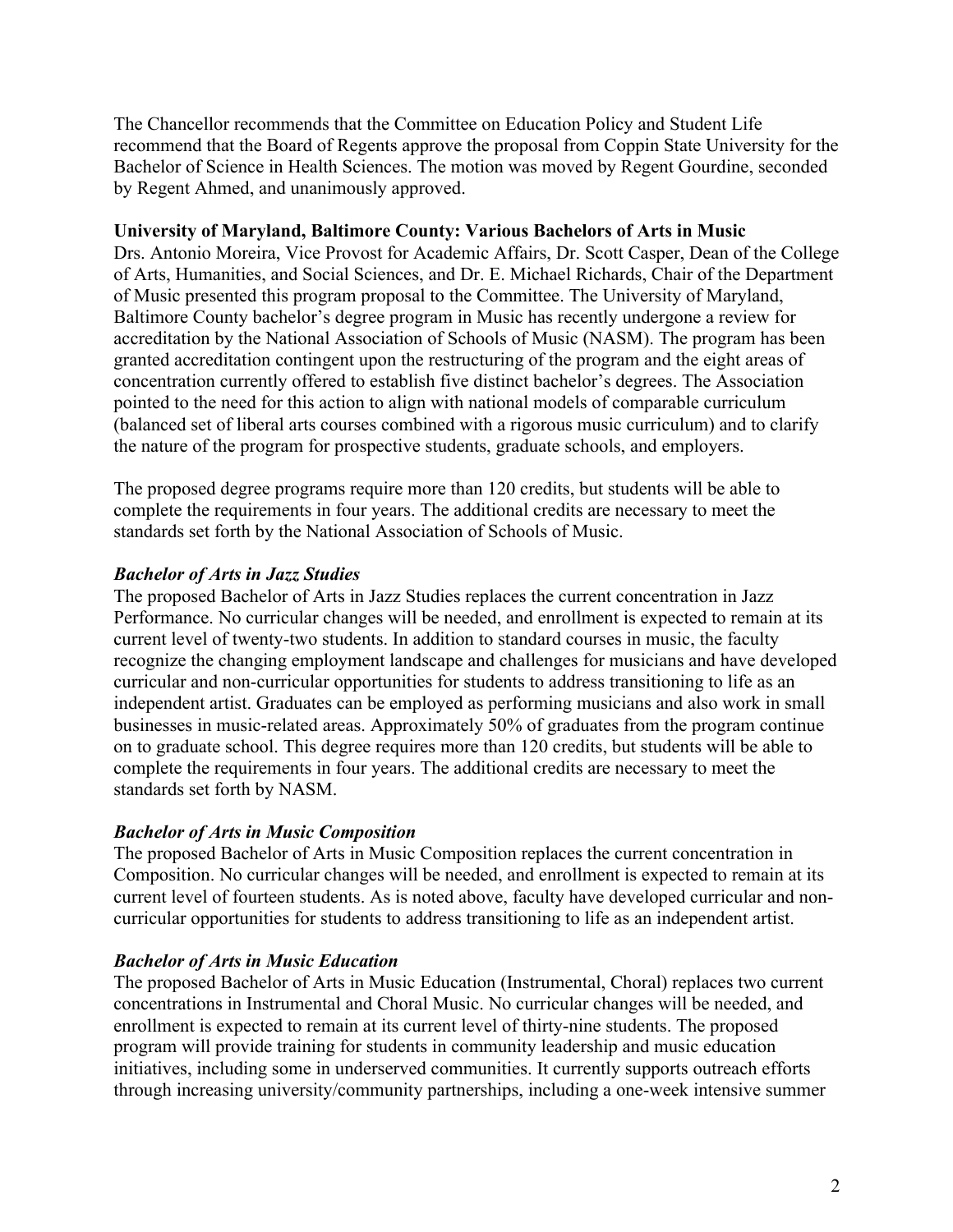program for current and aspiring music teachers. UMBC's music education graduates gain employment in public and private schools in Maryland and beyond. In the past two years, 100% of the graduates have been employed.

## *Bachelor of Arts in Music Performance*

The proposed Bachelor of Arts in Music Performance (Instrumental, Vocal) replaces two current concentrations in Instrumental and Vocal Performance. No curricular changes will be needed, and enrollment is expected to remain at its current level of forty-five students. Faculty have developed curricular and non-curricular opportunities for students to address transitioning to life as an independent artist. Graduates with a B.A. in Music from UMBC are employed as performing musicians and also work in small businesses in music-related areas. Additionally, approximately 50% of graduates from the program continue on to graduate school.

## *Bachelor of Arts in Music Technology*

The proposed Bachelor of Arts in Music Technology replaces the current concentration. No curricular changes will be needed, and enrollment is expected to remain at its current level of fifty-five students. Faculty have developed curricular and non-curricular opportunities for students to address transitioning to life as an independent artist. Graduates with a B.A. in Music from UMBC are employed as performing musicians and also work in small businesses in musicrelated areas. In addition, approximately 50% of graduates from the program continue on to graduate school.

The Chancellor recommends that the Committee on Education Policy and Student Life recommend that the Board of Regents approve the proposal from the University of Maryland, Baltimore County for the Bachelor of Arts in Jazz Studies, Bachelor of Arts in Music Composition, Bachelor of Arts in Music Education, Bachelor of Arts in Music Performance, and Bachelor of Arts in Music Technology. The motion was moved by Regent Slater, seconded by Regent Kinkopf, and unanimously approved.

## **University of Maryland University College: Master of Science in Learning Design and Technology**

Dr. Marcia Watson, Vice Provost for Academic Affairs, Dr. Aric Krause, Vice Provost and Dean of the Graduate School, and Dr. Randy Henson, Program Chair, Teacher Education (graduate school), presented this program proposal to the Committee. The proposed Master of Science in Learning Design and Technology seeks to address an evolution of the instructional design process into a *learning design* process to encompass new ideas in teaching, learning, technology and digital pedagogy. This innovative program will capitalize on this design evolution and emerging digital pedagogy. Students will explore emerging learning theory, and explore, develop, and integrate digital media, online resources, and the latest technologies and data analytics to impact and evaluate learning. The target audience includes educators, online teachers, and professional development or training practitioners working in educational entities who wish to enhance their skills and earn a degree.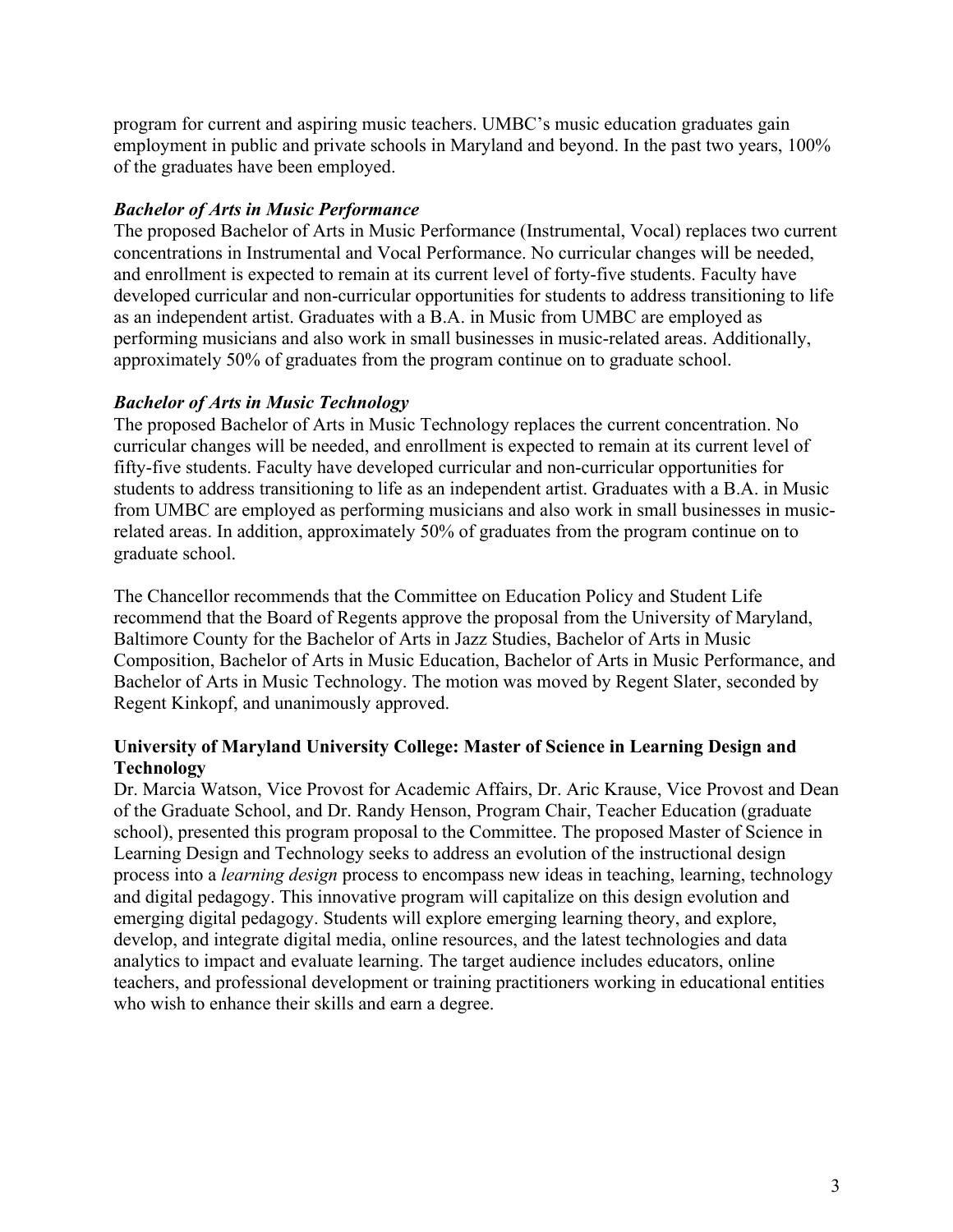The Chancellor recommends that the Committee on Education Policy and Student Life recommend that the Board of Regents approve the proposal from University of Maryland University College for the Master of Science in Learning Design and Technology. The motion was moved by Regent Ahmed, seconded by Regent Brady, and unanimously approved.

#### **Amendments: Policy on the Award of Posthumous Degrees (III-7.30)**

The USM Policy on the Award of Posthumous Degrees recognizes that its degree-granting institutions may seek to extend sympathy and compassion to families of deceased students by recognizing the academic achievement of these students who were likely to have fulfilled the requirements of the degree. Dr. Boughman explained that, out of concern that the current policy is too restrictive, the vice presidents for student affairs proposed amendments. The provosts further vetted and revised the proposed language. Ultimately, the vice presidents for student affairs and provosts came to a consensus on an amended policy, which was then reviewed and approved by the Council of University System Presidents and the Council of University System Faculty. Drs. Wood (UB) and Moriarty (TU) shared more about the provost/vice president collaborative process and the major changes to the policy which include:

- Completion requirements (amount of credits; where credits were completed) and
- The establishment of a posthumous certificate.

Regent Gonzales noted that requiring the completion of only 75% of one's coursework seems too lenient. Her search of select other systems shows 75% to be among the less stringent requirements. Regent Brady noted that the failsafe is the required faculty recommendation, and Drs. Wood and Moriarty shared more insight into the benefits of the proposed language.

The Chancellor recommends that the Committee on Education Policy and Student Life recommend that the Board of Regents approve amendments to the Policy on the Award of Posthumous Degrees (III-7.30). The motion was moved by Regent Slater, seconded by Regent Brady, and unanimously approved.

## **Amendments: Council of University System Faculty's Regents' Faculty Awards Guidelines**

Dr. Virletta Bryant presented amendments to the BOR Faculty Awards. The Regents Faculty Awards policy includes nomination guidelines, eligibility criteria, and defintions of award categories. In addition, it delineates the appropriate compliance steps that must be taken during the award selection process and the application process. The proposed changes would strengthen the policy by: (1) demystifing the application process; (2) defining the roles and responsibilities of the Institutional Faculty Nominating Committee; and (3) organizing the content to increase readability and consistency and reduce redundancy. CUSF hopes that these changes will help increase the number of nominations. The Committee recommendeds that CUSF consider ways to simplify the process including, but not limited to, working jointly with the provosts, talking to faculty at various institutions for their feedback, surveying recent awardees, and increasing publicity once the winners have been announced.

The Chancellor recommends that the Committee on Education Policy and Student Life recommend that the Board of Regents approve amendments to the Regents' Faculty Awards Guidelines. The motion was moved by Regent Brady, seconded by Regent Gourdine, and unanimously approved.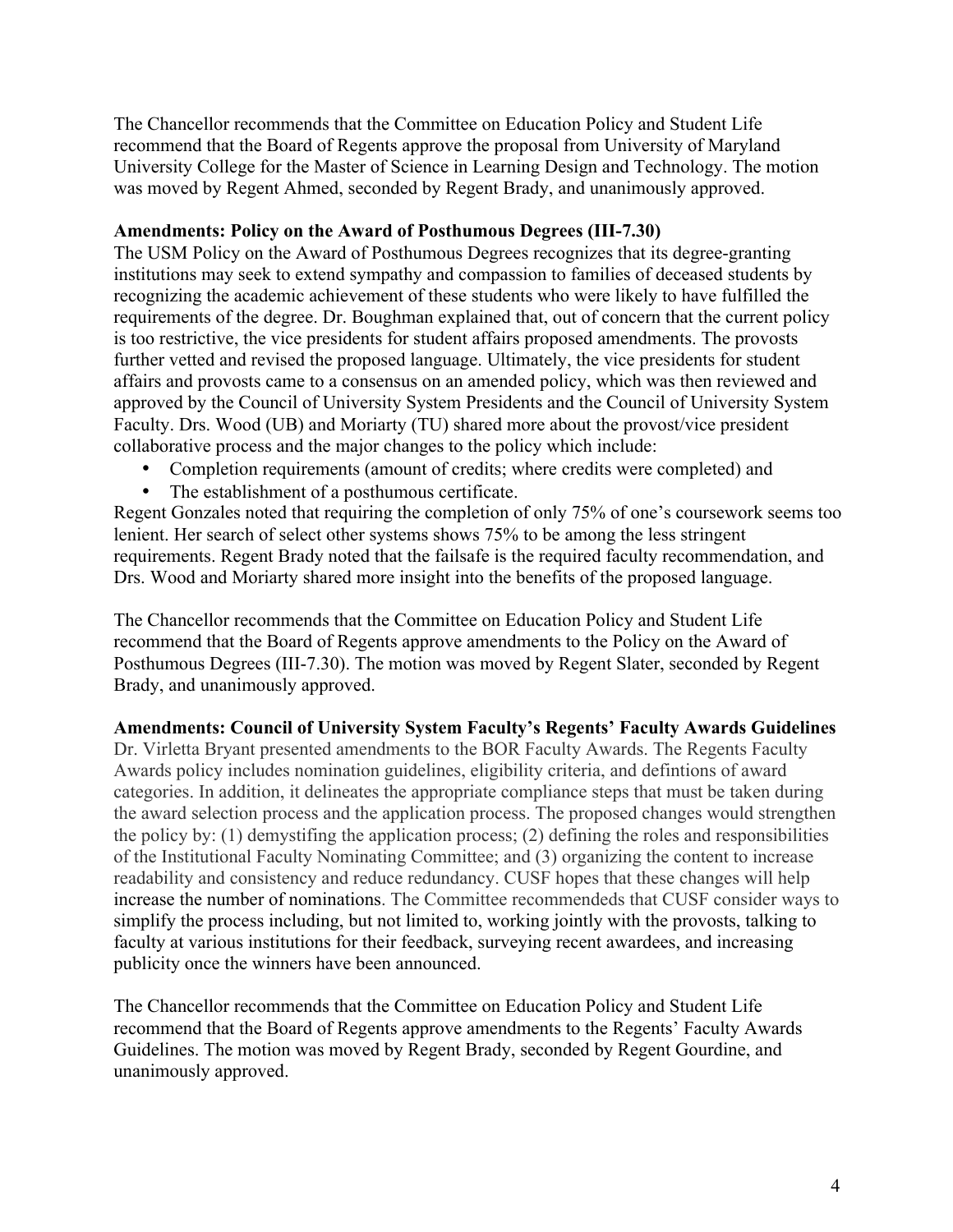## **Annual Progress Report: Institutional Programs of Cultural Diversity**

Dr. John Wolfe presented the Annual Progress Report: Institutional Programs of Cultural Diversity. He shared the history of the report and presented highlights from this year's reports. Each institutional progress report:

- is based on *a plan* reviewed and approved by the Board in 2010,
- is *updated annually* as may be necessary, and
- provides *demographic and participation data* on students, faculty, and staff.

The summary report covers institutional improvements of programs of cultural diversity, efforts to increase numerical representation of underrepresented groups, efforts to create positive interaction and awareness among students, faculty, and staff, and enhancing cultural diversity through academic programs and administrative structures. Institutional reports were distributed to the regents and are available online.

Regent Brady asks that in future reports, the extent to which USM is making progress or meeting its goal be made clear and that, whenever possible, reports clarify the key information regents need and the System's status on the issue.

The Chancellor recommends that the Committee on Education Policy and Student Life recommend that the Board of Regents approve the Annual Progress Report: Institutional Programs of Cultural Diversity. The motion was moved by Regent Ahmed, seconded by Regent Brady, and unanimously approved.

## **Information Items**

### **Legislative Session Update**

Dr. Boughman presented brief updates on multiple education policy and student life related bills from the legislative session.

House Bill 672 (SB 496) is legislation that permits the Maryland Higher Education Commission to enter into the State Authorization Reciprocity Agreement (SARA), which will enable on-line programs from our institutions to enroll students who reside in other SARA states without accruing additional costs of registration or approval of the program in that state, significantly reducing the costs of on-line program administration both in terms of fees and staff resources.

House Bill 934 (SB 210), *Educational Institutions – Personal Electronic Account – Privacy Protection*, is designed to protect the privacy of students' non-institutional online accounts (email, social media, and the like) and to prohibit the institution from compelling a student to allow employees access to their personal electronic accounts for the purpose observing or monitoring the student's activity. With USM-proposed amendments, the bill will not preclude the use of social media for academic/mentoring purposes, and it does not prevent the institution's ability to investigate serious health and/or safety threats.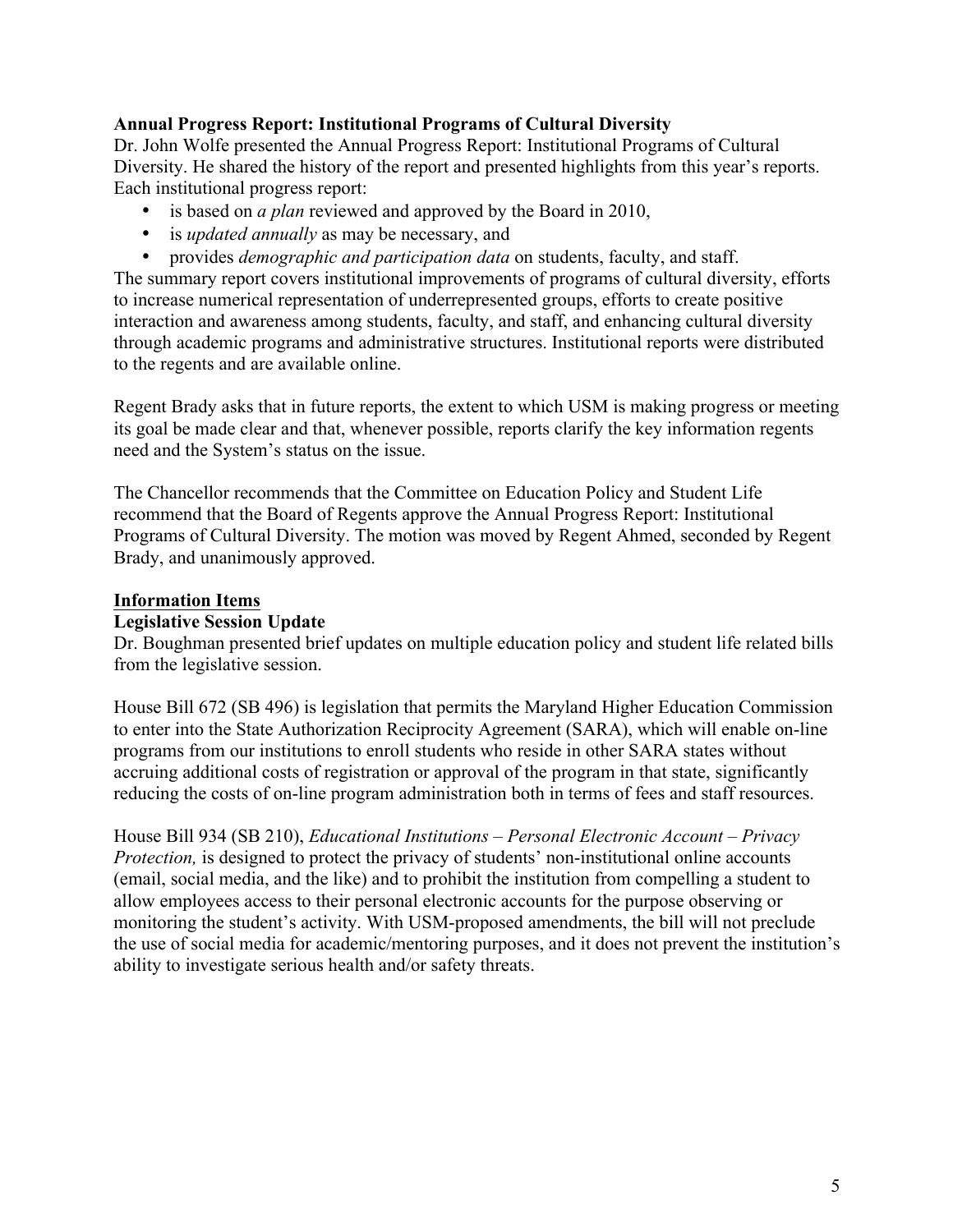HB0799, *Higher Education - Veterans and Dependents Nonresident Tuition - Compliance With Federal Law,* requires each public institution of higher education in the State to comply with the Veteran's Access, Choice and Affordability Act (VACA). At the April 10, 2015 meeting, the

Board of Regents approved revisions to the *USM Policy VIII*-*2.70 - Policy on Student Classification for Admission and Tuition* to align with VACA requirements to classify as in-state for tuition purposes certain eligible veterans and their spouse or children. Hence, we are already in compliance.

## **Amendments: Policy on Sexual Misconduct (VI-1.60) (Action Possible)**

HB 571, *Institutions of Higher Education – Sexual Assault – Policy and Survey*, was proposed by Delegate Shelly Hettleman (Baltimore County). With substantive contributions from USM, this legislation passed and requires us to: (1) perform a campus climate survey of our design every two years; (2) provide summary data on campus sexual misconduct incidents and their adjudication; and (3) pursue agreements with state rape crisis centers and local law enforcement agencies to develop cooperative processes for investigation and referral of cases. This new law necessitates changes in the USM Policy on Sexual Misconduct (VI-1.60). A red-lined version of the USM policy was presented to the Committee. After being walked through the changes, the Committee determined that it had enough information to vote on whether to move the amendments forward to the full Board.

The Chancellor recommends that the Committee on Education Policy and Student Life recommend that the Board of Regents approve the amendments to the USM Policy on Sexual Misconduct (VI-1.60). The motion was moved by Regent Kinkopf, seconded by Regent Ahmed, and unanimously approved.

# **Campus Crime Reports**

The data included in this report are drawn from the Campus Safety and Security data files on the website of the Office of Postsecondary Education of the U.S. Department of Education. The Department of Education requires that, by October 1 of each year, each institution that is Title IV eligible is required (under the Clery Act) to publish and distribute an annual campus security report to all current students and employees. The data being discussed today were submitted by October 1, 2014 and are for the 2013 calendar year. The statistics represent alleged criminal offenses reported to campus security authorities and/or local police agencies. Therefore, the data collected do not necessarily reflect prosecutions or convictions. The materials include tables on crime reports for 2011, 2012, and 2013 for each USM institution. The crimes included in this summary include a variety of criminal offenses and disciplinary actions that occurred on campus or immediately adjacent to campus. Although the tables include six years of data, Dr. Lee briefly summarized changes since 2012. Across the USM:

- The numbers of non-forcible sex offenses, robberies, murders/manslaughters, aggravated assaults, weapons possessions, and arsons have remained the same or virtually the same.
- The numbers of forcible sex offenses and drug abuse violations are up slightly.
- The numbers of burglaries, vehicle thefts, liquor law violations, and hate crimes are down.